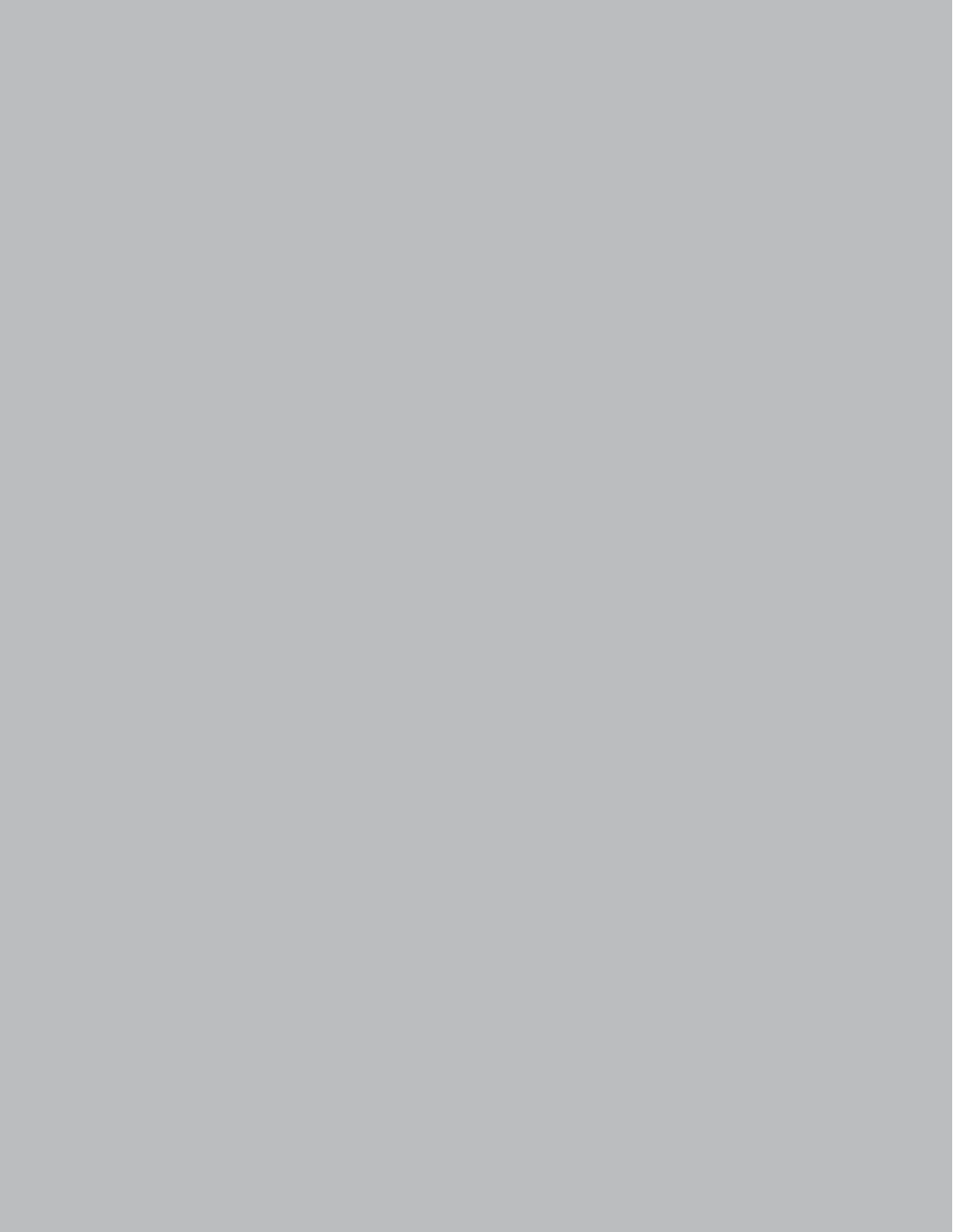

## **How beneficiaries learned about the drug benefit and made plan choices**

#### **Chapter summary**

In this chapter, the Commission describes results from a study of how Medicare beneficiaries learned about the Medicare drug benefit and made choices. The study consisted of a beneficiary survey, focus groups with beneficiaries and their family members, and structured interviews with beneficiary counselors.

Individuals had many factors to consider when deciding whether to enroll in Part D, but many reported similar kinds of decisions. Most beneficiaries who signed up for the drug benefit or considered doing so reported that saving money on current drug costs motivated them. Having another source of drug coverage was the most common reason beneficiaries gave for not signing up. In general, individuals who did not sign up for the benefit were less likely to use drugs on a regular basis than those who did.

Beneficiaries who enrolled or are considering enrolling in a plan spent considerable time studying their options. More than two-thirds of beneficiaries surveyed researched and made decisions about signing

#### **In this chapter**

- Studying how beneficiaries made choices
- Choosing to enroll in the drug benefit
- Choosing a plan
- The beneficiary counselor perspective
- Information and decision making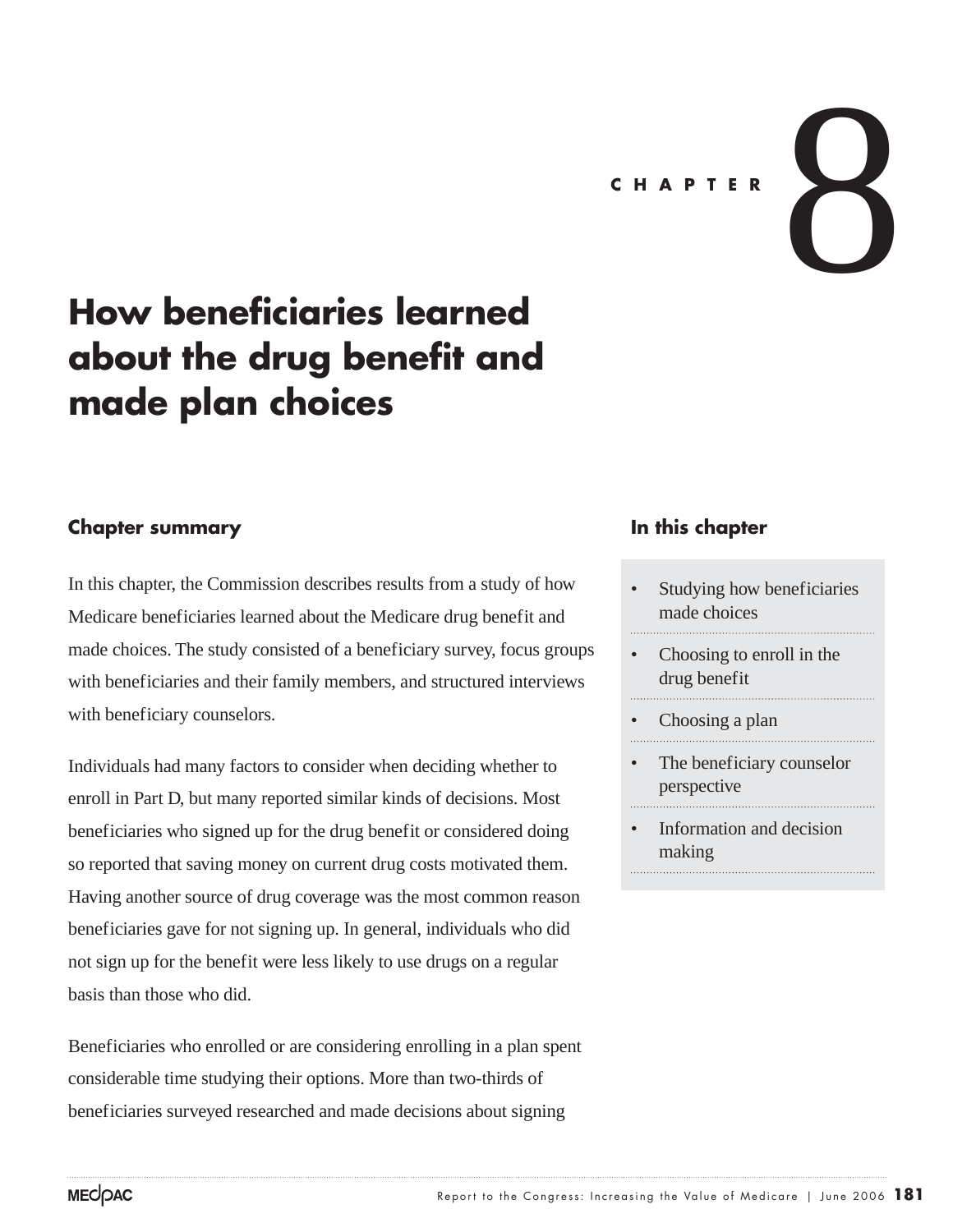up for Part D by themselves. However, those who had signed up were twice as likely to have had help (e.g., from friends and family) than those who were not considering signing up. Although many beneficiaries discussed their choices with family, friends, and insurance agents, fewer beneficiaries used resources like the Medicare toll-free help line, the Medicare website, or counselors to help them understand their options. Beneficiaries found the large number of choices available to them confusing, but a majority in our survey said they had enough information to make a decision.

Most beneficiaries reported that saving money on drug costs was important to them when they considered signing up for the drug benefit. When choosing a particular plan, they considered drugs on the formulary, monthly premiums, overall savings, access to their local pharmacy, and reputation of the company offering the plan. Beneficiaries participating in our focus groups also said these factors were very important. In addition, they stressed the importance of good customer service.

Counselors reported strong demand for their services. Counselors consistently said that their offices were overwhelmed by the high volume of calls they received, particularly in November and December 2005. Noting that they only tend to see beneficiaries with problems, counselors reported that beneficiaries were confused by the number of plan choices and the variation in benefit structure. Counselors said that their outreach efforts led to increased contacts with disabled beneficiaries and beneficiaries dually eligible for Medicare and Medicaid. However, they were less successful in reaching other individuals eligible for the low-income subsidy.  $\blacksquare$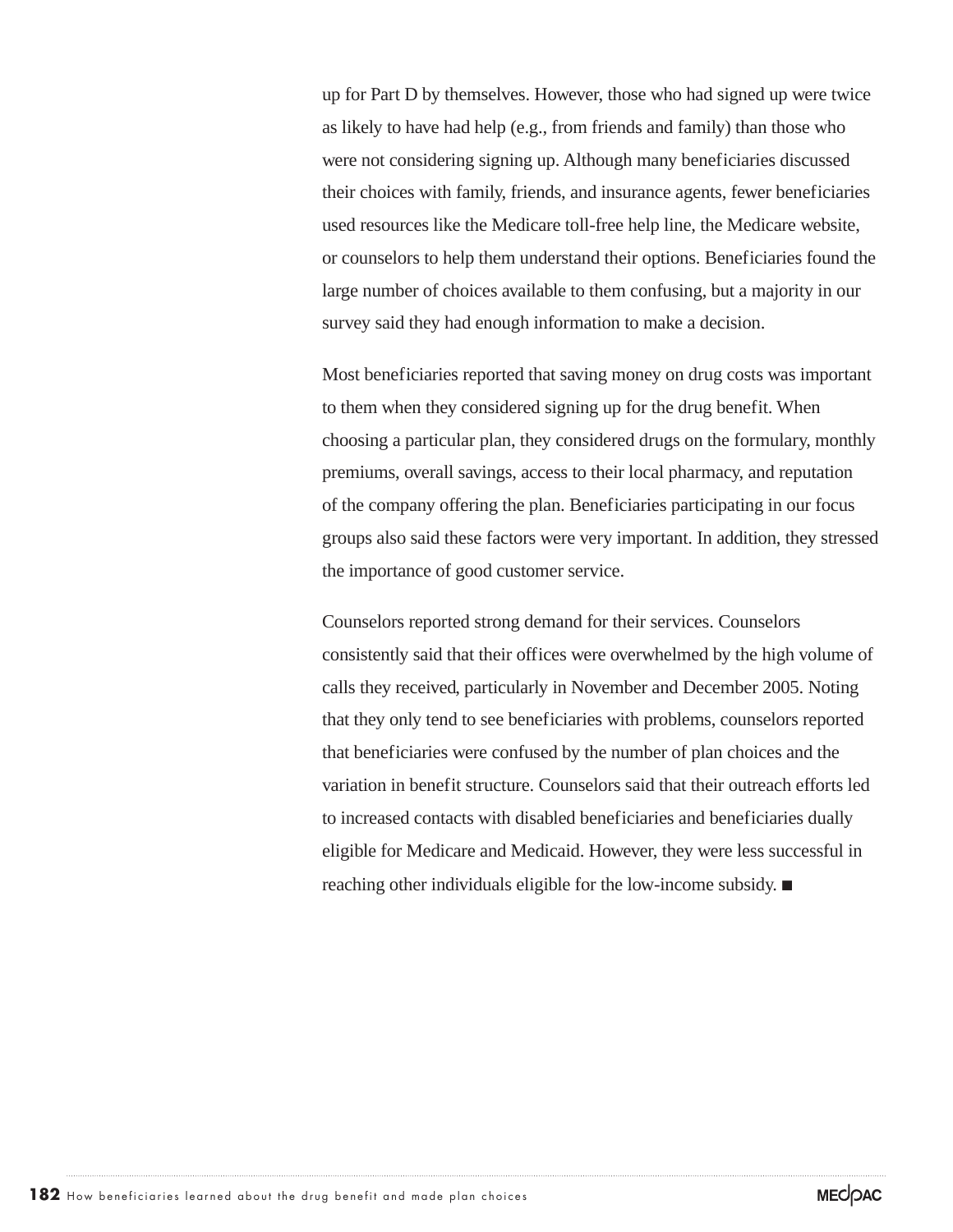#### **Background**

With the introduction of the Medicare drug benefit and the expansion of the Medicare Advantage (MA) program, beneficiaries have had to make many choices about their health care options in 2006. As noted in Chapter 7, beneficiaries in every region of the country who choose to participate in the drug benefit program have many plan choices, including stand-alone prescription drug plans (PDPs) and MA prescription drug plans (MA–PDs). The Commission examined what information beneficiaries used to learn about the drug benefit and their individual choices. Our goal was to understand how beneficiaries made decisions so that Medicare could learn how to best support their decision making in the future.

CMS developed information and counseling resources for Medicare beneficiaries through the National Medicare Education Program (NMEP). The Balanced Budget Act of 1997 (BBA) included funding for NMEP to inform Medicare beneficiaries about the different ways that they could receive their Medicare benefits, including through coordinated care plans. The program was designed to inform beneficiaries about their benefits, their health plan choices, and their rights and protections. It consists of five elements:

- *Medicare & You*, a guide to the Medicare program, including comparative information on health plans available to beneficiaries in local areas. CMS mails a guide annually to each household containing a Medicare beneficiary;
- a toll-free help line, 1-800-Medicare, to answer questions on the program;
- a website, www.medicare.gov, designed to provide information on plan choices and program benefits;
- community-based Medicare-sponsored health fairs and educational events; and
- increased funding for federally subsidized individual counseling offered by state and local agencies through the State Health Insurance Assistance Program (SHIP).

In 2006, beneficiaries need more information and counseling following the addition of the Medicare prescription drug benefit and other plan options established in the Medicare Prescription Drug,

Improvement, and Modernization Act of 2003 (MMA). The law also increased funding for the NMEP programs to inform beneficiaries about these new choices and help them understand their options. CMS budgeted \$340.45 million for beneficiary education activities in fiscal year 2005 compared to about \$150 million in 2003 (Justice 2005). Most funds were allocated to the Medicare call center (\$181.6 million). Communitybased outreach programs including SHIP grants, CMS regional office outreach activities, targeted outreach to minority communities, and programs to support grassroots coalitions totaled \$48.8 million. Federal funding specifically for SHIPs rose from \$12.5 million in 2003 to \$21 million in 2004 and \$32 million in 2005 (Wright 2006).

In addition to NMEP programs, CMS devoted resources to media advertising, coalitions of beneficiary groups developed their own outreach activities, and individual plans conducted their own advertising campaigns to let beneficiaries know about program changes.

#### **Studying how beneficiaries made choices**

The Commission worked with a team of researchers from the National Opinion Research Center (NORC) and Georgetown University to examine how beneficiaries learned about the Medicare drug benefit, their individual choices, and what factors affected their enrollment decisions. The studies included a beneficiary survey, six focus groups, and structured interviews with beneficiary counselors.

#### **The beneficiary survey**

NORC and Georgetown designed the beneficiary survey and International Communications Research (ICR) fielded the survey instrument as part of a larger survey. The survey was conducted by telephone from February 8 to March 2, 2006. Using a random-digit dialing approach, researchers identified and interviewed 1,411 respondents age 65 or older.

NORC and Georgetown developed a series of questions designed to obtain information about beneficiary decision making regarding the new Medicare prescription drug benefit. NORC interviewers extensively tested the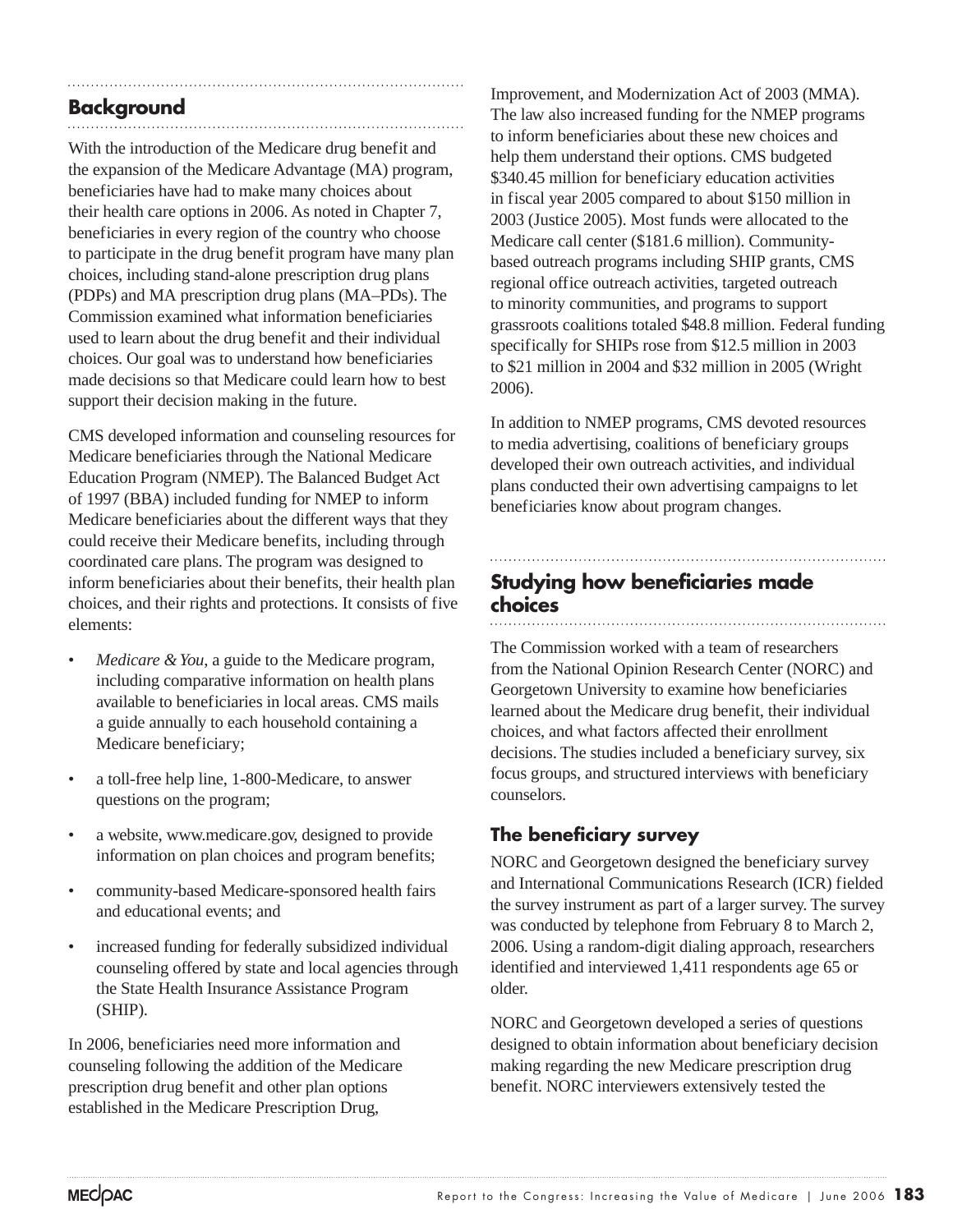questions through cognitive interviews to ascertain whether or not beneficiaries understood the questions.

ICR asked a set of demographic questions in its larger survey and then added additional questions from a number of separate sponsors. ICR weighted the data to ensure that the survey was nationally representative with respect to key demographic variables. Beneficiaries who did not know about the drug benefit or reported that they had employer-sponsored insurance (ESI), Department of Veterans Affairs (VA), or TRICARE drug coverage that they intended to keep were not asked additional questions.

#### **Focus groups**

We conducted six focus groups in 2006: three in Richmond, Virginia, from February 27 to 28 and three in Tucson, Arizona, from March 20 to 21. Each focus group included 9 to 12 participants. In each location, one group consisted of family members who were helping beneficiaries make decisions and two groups of beneficiaries. In Richmond, we held one group with only beneficiaries who were enrolled in both Medicaid and Medicare (dual eligibles). Richmond has a low rate of enrollment in MA and none of the beneficiaries reported being enrolled in an MA plan. In contrast, each Tucson group included a mix of beneficiaries enrolled in MA plans and traditional Medicare.

We recruited groups to include beneficiaries with a mix of genders, incomes, and races. Because the purpose of the groups was to discuss decision making regarding the new drug benefit, we screened out beneficiaries who had ESI, TRICARE, or access to drugs through the VA. For the family member groups, we screened based on the insurance coverage of the beneficiaries they were helping.

#### **Structured interviews**

We interviewed counselors in all regions of the country who worked with different types of beneficiaries including seniors, nonelderly with disabilities, low-income beneficiaries, beneficiaries living in rural and urban areas, and beneficiaries from different racial and ethnic groups. We began with the 34 prescription drug plan (PDP) regions and grouped geographically contiguous states to create 15 regions, each of which included one or more PDPs. We did not split PDP regions among our geographic regions. In each of the 15 regions, we selected one state for interviews. In these states, we contacted a representative from the SHIP—either the state coordinator or a counselor—and someone from another

agency that provides counseling about Medicare benefits to seniors and people with disabilities. We used several sources to create a pool of beneficiary contacts. These sources include lists of SHIP coordinators, individuals and organizations affiliated with the Access to Benefits Coalition, the Health Assistance Partnership, and the Medicare Rx group.

From January 18 to April 4, 2006, we completed about 30 interviews. Interviewees included 9 counselors at SHIPs, 7 SHIP coordinators, and 14 counselors at other organizations. Among these organizations were local advocacy organizations that work with seniors and people with disabilities, independent living centers, a state pharmacy assistance program, and one regional office of a national organization. SHIP counselors included those who work directly for the SHIP at local state offices and others who work with Area Agencies on Aging or other organizations that receive SHIP funding. Three interviewees counseled only people with disabilities and two helped only beneficiaries over 65. The remaining counselors served beneficiaries of all ages. Two counselors did outreach with specific ethnic groups in languages other than English.

In each study, we explored the following questions:

- Why did beneficiaries choose to enroll or not enroll in Part D?
- How did they decide on specific plans?
- What information sources did they use and was the information helpful to them?

In the following section, we consider the factors that lead individuals to decide whether to enroll in a Part D plan.

### **Choosing to enroll in the drug benefit**

Beneficiaries have to consider many factors when deciding whether to enroll in Part D, but many report similar kinds of decisions. Most individuals who sign up for the drug benefit or are considering doing so report that saving money on current drug costs motivates them. Having another source of drug coverage is the most common reason beneficiaries give for not signing up. In general, beneficiaries who sign up for the benefit are more likely to use drugs on a regular basis than those who are not considering enrolling.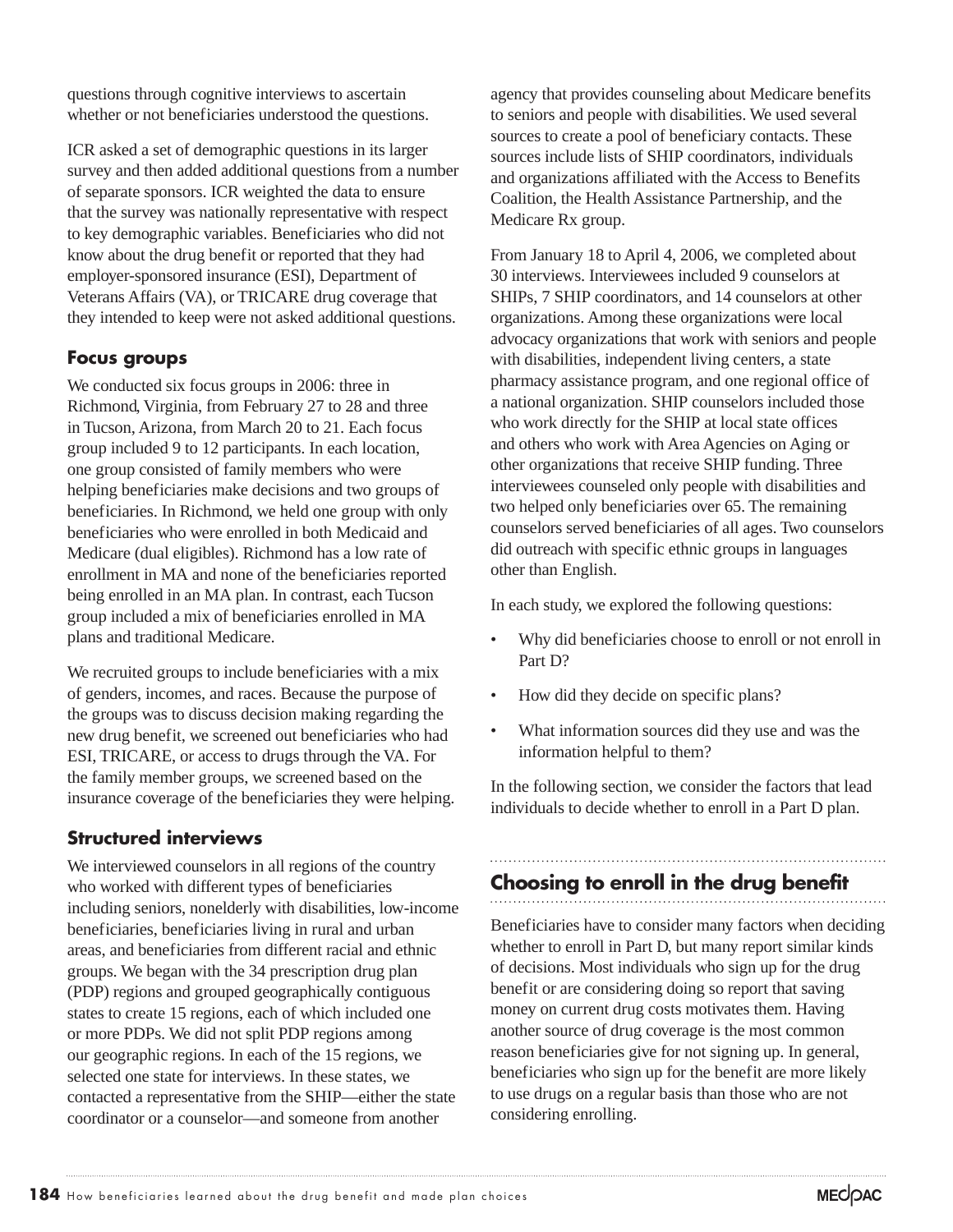Beneficiaries must go through a multistep process before they decide to enroll in a drug plan.

- *Knowing about the benefit.* Beneficiaries must first learn about the benefit and then decide whether they should enroll. Many beneficiaries already have drug coverage from former employers, the military, MA plans, and other sources. These individuals must decide whether their existing coverage is better for them than enrolling in a stand-alone Part D plan. This is an important step because beneficiaries who enroll in a Part D plan while having other coverage could discover that they have been involuntarily disenrolled from their retiree health plan or MA plan.
- *Accepting auto-assignment.* Beneficiaries who had Medicaid drug coverage in 2005 received notices autoassigning them to Part D plans. They have to decide whether to remain in the plan they are randomly assigned to or choose a different plan that better meets their needs. Similarly, beneficiaries enrolled in MA plans have to decide whether to receive drug coverage through their plan or choose a different option.
- *Applying for extra help.* Beneficiaries with limited incomes have to decide whether to apply for extra help from Medicare.
- *Signing up for the benefit.* If beneficiaries do not have another source of drug coverage that is at least as good as the Part D standard benefit, they must decide whether to sign up for the drug benefit and choose a specific plan.

#### **Knowing about the benefit**

In both our survey and focus groups, we asked interviewees about their experiences at each step of this process. We found that most beneficiaries knew about the drug benefit. About 88 percent of beneficiaries participating in our survey reported that they were aware of the drug benefit.<sup>1</sup> While we only selected for our focus groups beneficiaries who knew about the benefit, their knowledge of specific aspects of the benefit varied. Some had a basic understanding of the benefit structure, while others knew only that a new benefit was available.

We did not explore survey respondents' knowledge of the details of the benefit, but we did ask focus group participants about the benefit structure. Beneficiaries were generally aware that different plans have different coverage levels for different drugs. Some were aware of the coverage gap but many did not seem to understand

how it worked. Most beneficiaries were aware that there was a penalty connected to not enrolling in a drug plan, but few understood how the penalty worked or why it was established. SHIP counselors also reported that beneficiaries were confused about these issues; some individuals believed that they would be charged a penalty for not enrolling at all (the text box on page 186 provides more detail on the late enrollment penalty).

Many family members who were helping an elderly relative to enroll were not noticeably better informed about the benefit than the Medicare beneficiaries in our focus groups. They reported that they were having trouble finding the time to make sense of the options.

#### **Accepting auto-assignment**

Just over a quarter of beneficiaries (26 percent) without alternate credible drug coverage reported that they had received an auto-assignment letter. This group included dual eligibles and beneficiaries enrolled in MA plans in 2005. Of these respondents, more than half (15 percent of beneficiaries) said they planned to stay with the assigned plan. Almost a third of those receiving the letter (8 percent of beneficiaries) chose a different plan. The others had not yet made a decision. None of the beneficiaries in our focus groups who were dually eligible for Medicare and Medicaid chose a different plan from their assigned one. Additionally, all of the beneficiaries in our focus groups who belonged to MA plans before 2006 chose to receive their drug benefit through their health plan.

#### **Applying for extra help**

About 10 percent of survey respondents applied for extra help from the low-income subsidy. At the time of the survey, one-third of these individuals (3 percent) were approved. SHIP counselors reported that they saw a relatively small number of beneficiaries who seemed to qualify for the subsidy. If they thought that a beneficiary might be eligible, the counselors helped them with the application.

#### **Signing up for the benefit**

Of those beneficiaries who knew about the benefit and did not have employer-sponsored coverage, 30 percent reported that they had signed up for a plan and 16 percent were considering doing so (Figure 8-1, p. 187). About 34 percent of survey respondents said they did not plan to sign up for the benefit. Although beneficiaries with ESI were not asked this question, almost half of those beneficiaries who were not considering the benefit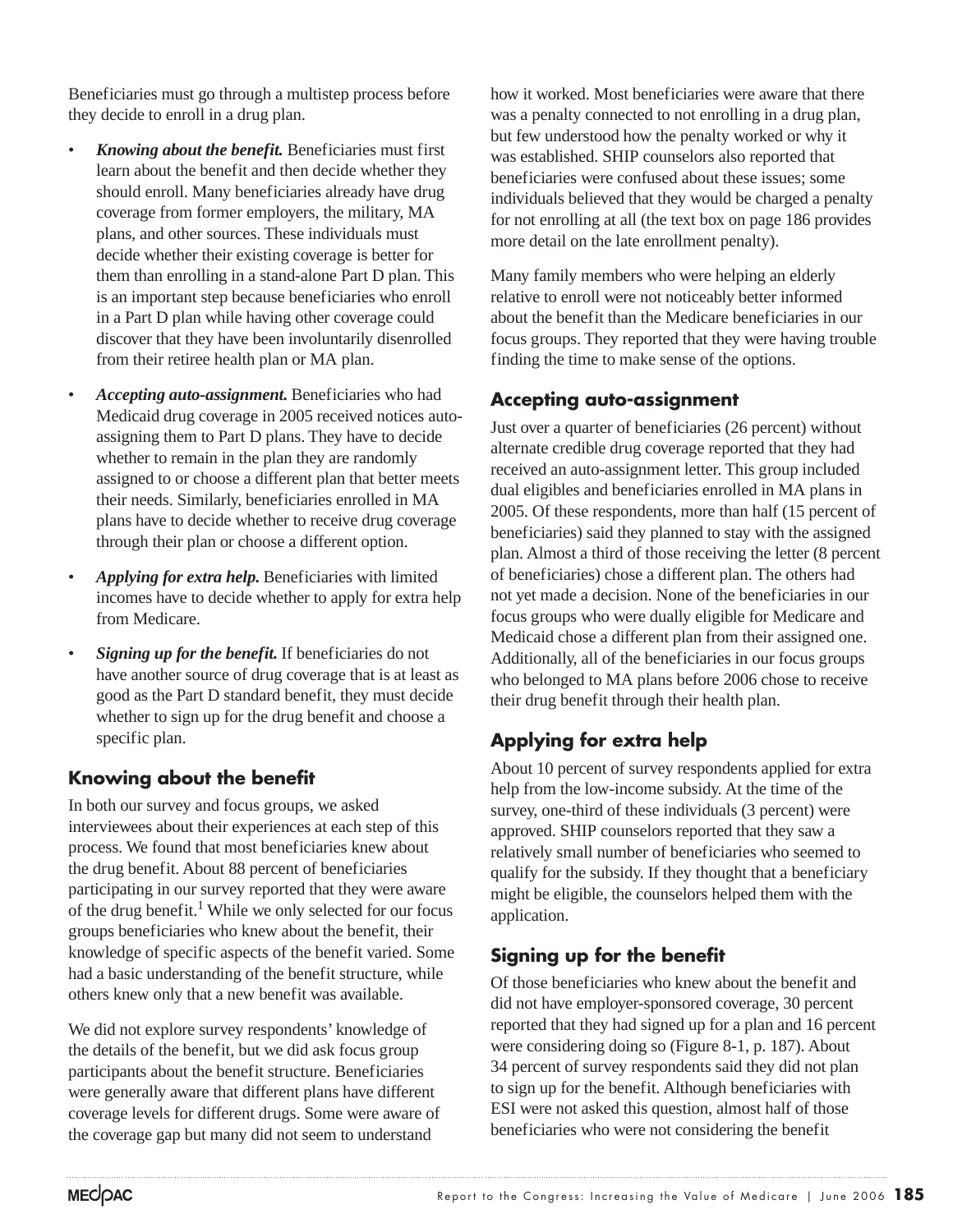In order to encourage broad initial enrollment in<br>the drug benefit, Part D includes a penalty for<br>enrollment similar to that of Part B. Policymak<br>intended the penalty to ensure that healthy as well n order to encourage broad initial enrollment in the drug benefit, Part D includes a penalty for late enrollment similar to that of Part B. Policymakers as sick beneficiaries would enroll in plans and create a broader risk pool. However, many Medicare beneficiaries may not be aware of or understand that provision. As in the case of Part B, beneficiaries who later sign up for the benefit are assessed a penalty for each month they waited to enroll. Thus, the penalty increases each month that the beneficiary delays enrollment following their initial enrollment period. Once beneficiaries sign up for Part D, the accumulated penalty is added to their monthly premiums throughout their lifetime. Those with drug coverage equal to or better than the standard Part D benefit, for example those with most employer-sponsored retiree coverage, are not charged the penalty if their coverage ends and they enroll in Part D at their earliest opportunity.

Beneficiaries may find that the initial late enrollment penalty—between \$2 and \$3 per month for those who postpone signing up until 2007—may be low enough to be worth delaying enrollment until they know more about the program. The penalty is tied to the national average premium. It is meant to reflect an actuarial assessment of the spending of late-enrolling beneficiaries, who may sign up when their need for medications increases, relative to the spending of the average enrollee. Previously the Commission suggested that CMS move as quickly as possible to determine whether the penalty amount fairly reflects any higher costs associated with delaying enrollment (MedPAC 2004). We also suggested that CMS inform Medicare beneficiaries of the penalty and how it could affect their premiums if individuals delay enrollment.  $\blacksquare$ 

reported that the primary reason was because they had other sources of drug coverage. As noted above, about 15 percent of respondents chose to remain in plans to which they were auto-assigned.

Most survey respondents (93 percent) who signed up or were considering doing so said that saving money on current drug costs and protecting themselves against future costs were important reasons to sign up for the new benefit. Nearly three-quarters of beneficiaries also said avoiding the late enrollment penalty and being able to buy drugs they could not afford before were important (Table 8-1).

In contrast, beneficiaries in our focus groups seemed less concerned about insuring themselves against the cost of future drugs. Instead they focused on whether Part D would cover their current drugs and save them money. Survey results also indicate that beneficiaries with few current drug expenses were less likely to sign up for the drug benefit than those with higher expenses, casting some doubt on the importance they attached to protecting themselves against future costs (Table 8-2, p. 188).

Survey respondents were asked the primary reason why they decided not to sign up for the drug benefit. The most common reason cited was that they had another source

of drug coverage (45 percent) even though beneficiaries with ESI were not asked this question. Other beneficiaries reported that they did not have many prescriptions or that they did not think the benefit would save them money (Figure 8-2, p. 189). About 5 percent of beneficiaries reported that they did not sign up because they found the choices too confusing. Note that beneficiaries could only list their primary reason for not signing up for plans and that other factors may have been of secondary importance.

In general, beneficiaries who have not signed up for the benefit are less likely to use prescription drugs on a regular basis than those who have signed up (Table 8-2, p. 188). Indeed, 52 percent of beneficiaries who are not considering signing up for a drug plan report that they take two or fewer drugs on a regular basis. They also spend less money for their drugs, with almost 50 percent reporting that they spend less than \$20 per month.

Beneficiaries in our focus groups who were not considering signing up for Part D also generally reported that they had few prescriptions. Participants with few prescriptions who did sign up or were considering doing so often cited concern about the penalty they would face if they signed up later as the motivating factor. SHIP counselors also said that the main reasons beneficiaries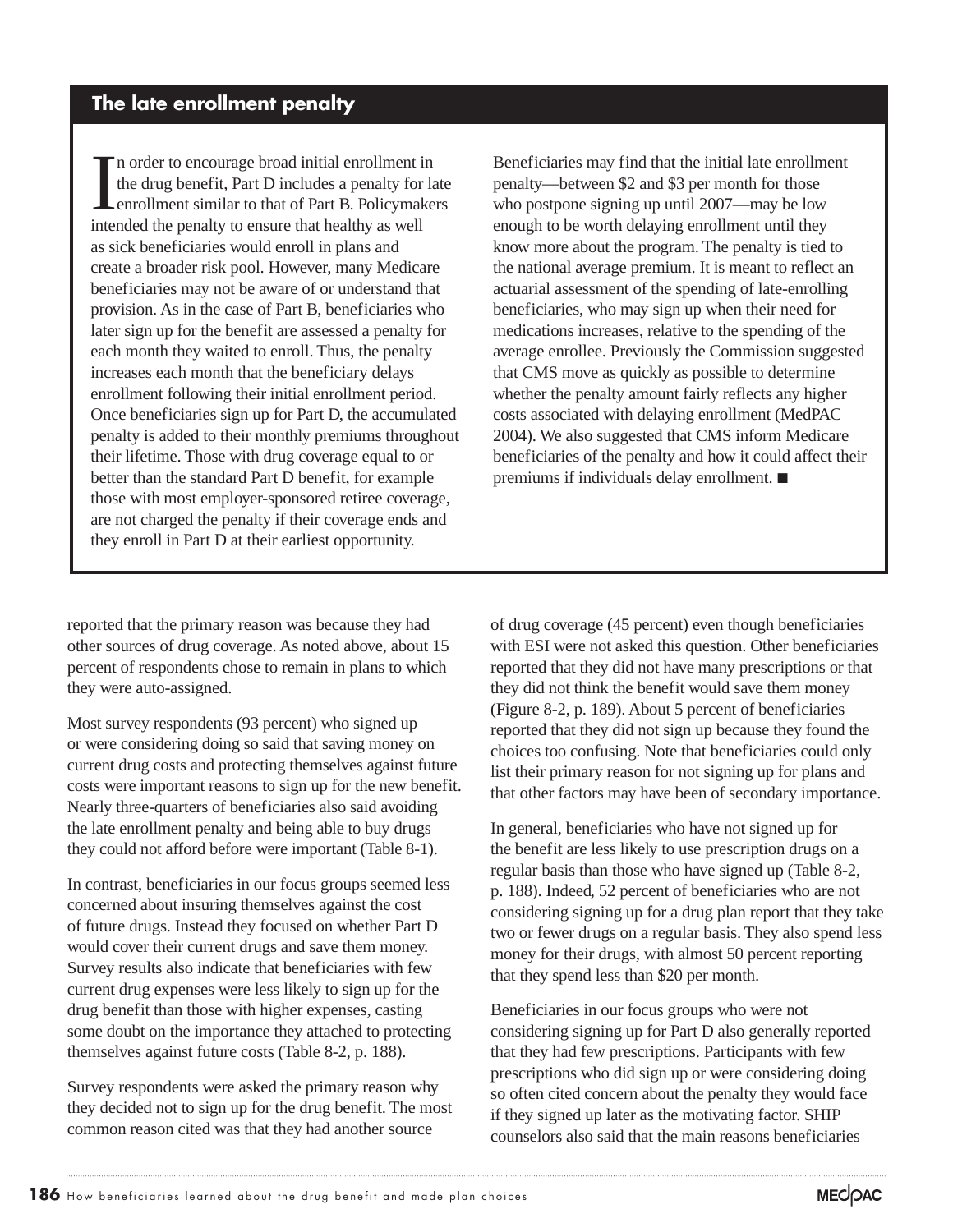chose not to enroll were that they did not have high drug costs, did not believe the benefit would save money, or found the program too confusing. In some regions, counselors reported that beneficiaries were wary of drug plans after their experience with the pull-out of many Medicare+Choice health plans in their area in the period from 1999 to 2001.

#### **Choosing a plan**

Most beneficiaries did research and made decisions about signing up for a Part D plan themselves. Consistent with other research, beneficiaries had difficulty deciding what they considered most important in a drug plan.<sup>2</sup> Most beneficiaries listed drug costs, premiums, drug coverage, and company reputation as critical factors in making their choices. We can not tell from the survey which of these reasons was most important to beneficiaries. Although many individuals took a lot of time considering their choices, a much smaller number used the Medicare website or 1-800-Medicare to help them with their decision. Beneficiaries were most likely to seek help from family, friends, and insurance agents.

#### **How beneficiaries made their decision**

Over two-thirds of survey respondents (68 percent) said they researched and made the decision about whether to sign up without assistance from another person. However, those who signed up were more likely to have had help than those who were not considering enrollment. In fact,

## **FIGURE**

#### **8–1 Have you signed up for a drug plan or are you considering signing up for a drug plan?**



Opinion Research Center (NORC) at the University of Chicago and Georgetown University, February–March 2006.

## **TABLE**

#### **8–1 When you decided to sign up for the new program, how important were each of the following reasons?**

| <b>Reason for signing up</b>                                    | Respondents who thought reason<br>was important or very important |                                      |       |  |
|-----------------------------------------------------------------|-------------------------------------------------------------------|--------------------------------------|-------|--|
|                                                                 | Have signed up<br>for a drug plan                                 | <b>Are considering</b><br>signing up | Total |  |
| Protecting yourself in case your drug costs go up in the future | 91%                                                               | 97%                                  | 93%   |  |
| Saving money on drug costs                                      | 91                                                                | 9.5                                  | 93    |  |
| Avoiding a penalty for enrolling later in the program           | 68                                                                | 78                                   | 72    |  |
| Being able to buy drugs that you could not afford before        | 66                                                                | 78                                   |       |  |

Note: Data are for respondents without employer-sponsored insurance, TRICARE, or Department of Veterans Affairs coverage who did not receive an auto-assignment letter (N=264).

Source: MedPAC-sponsored beneficiary survey conducted by the National Opinion Research Center (NORC) at the University of Chicago and Georgetown University, February–March 2006.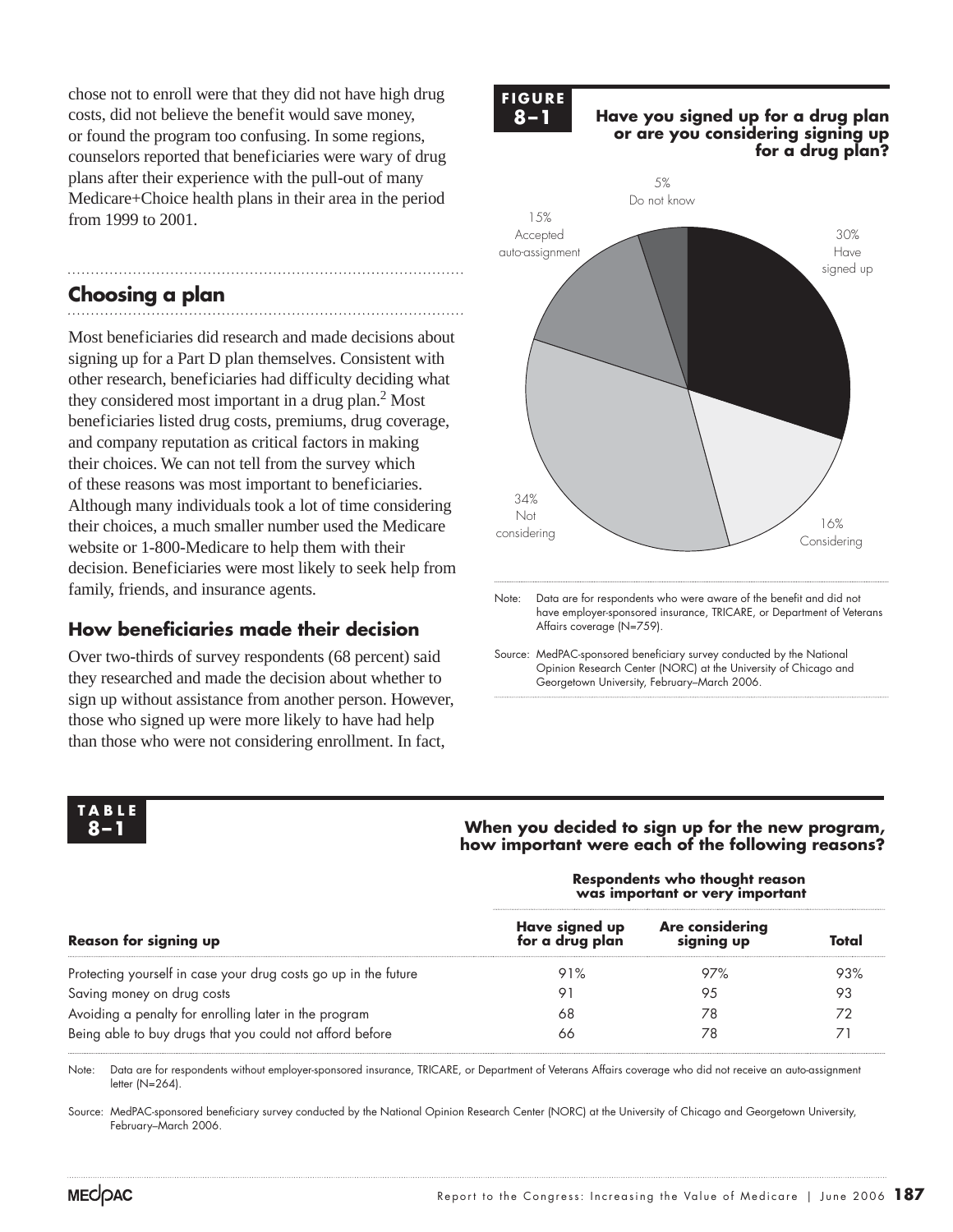#### **8–2 Beneficiaries who use few drugs are less likely to enroll in a drug plan**

|                                                                                                                              | <b>Respondents who:</b>           |                                      |                                      |       |
|------------------------------------------------------------------------------------------------------------------------------|-----------------------------------|--------------------------------------|--------------------------------------|-------|
| <b>Question</b>                                                                                                              | Have signed up<br>for a drug plan | <b>Are considering</b><br>signing up | Are not<br>considering<br>signing up | Total |
| How many different drugs do you take on a regular<br>basis?                                                                  |                                   |                                      |                                      |       |
| $\Omega$                                                                                                                     | 5%                                | 15%                                  | 20%                                  | 12%   |
| $1 - 2$                                                                                                                      | 18                                | 31                                   | 32                                   | 28    |
| $3 - 5$                                                                                                                      | 42                                | 36                                   | 36                                   | 26    |
| $6 - 10$                                                                                                                     | 18                                | 11                                   | 12                                   | 17    |
| $11+$                                                                                                                        | 7                                 | 6                                    | 4                                    | 5     |
| Before you signed up for a drug plan (if you signed<br>up for a plan) what did you pay on a monthly basis<br>for your drugs? |                                   |                                      |                                      |       |
| Took no drugs on a regular basis                                                                                             | 5                                 | 15                                   | 20                                   | 12    |
| Under \$20 per month                                                                                                         | 10                                | 9                                    | 28                                   | 20    |
| Over \$20 but under \$50 per month                                                                                           | 19                                | 13                                   | 21                                   | 19    |
| Over \$50 but under \$100 per month                                                                                          | 18                                | 18                                   | 13                                   | 16    |
| Over \$100 but under \$200 per month                                                                                         | 20                                | 18                                   | 6                                    | 14    |
| Over \$200 but under \$300 per month                                                                                         | 10                                | 8                                    | 2                                    | 6     |
| Over \$300 per month                                                                                                         | 11                                | 15                                   | 3                                    | 8     |

Note: Data are for respondents without employer-sponsored insurance, TRICARE, or Department of Veterans Affairs coverage who did not receive an auto-assignment letter: Respondents who have signed up for the drug benefit (N=229), respondents who are considering signing up  $(N=119)$ , respondents who are not considering signing up (N=260), and total (N=608). Columns do not sum to 100 percent because they omit respondents who answered 'Do not know' or refused to answer the question.

Source: MedPAC-sponsored beneficiary survey conducted by the National Opinion Research Center (NORC) at the University of Chicago and Georgetown University, February–March 2006.

50 percent of those who said they had enrolled in a plan had help compared to 23 percent of those who decided not to enroll. Twenty-seven percent of beneficiaries who were considering enrollment said they have had help.

About half of those who said they had assistance making their decision turned to a family member or friend (49 percent). Insurance agents (17 percent) and health plans (8 percent) were the next most common sources of help. Relatively few beneficiaries reported they received help from a doctor (1 percent), pharmacist (3 percent), or counselor (6 percent) (Figure 8-3, p. 190).

#### **Picking a drug plan**

At least 90 percent of beneficiaries who enrolled or were considering enrolling in a plan cited financial considerations—such as how much plans charged for copays and premiums, whether particular drugs were

covered, and overall savings—as important reasons for choosing a particular plan (Table 8-3, p. 191). The reputation of the company offering the drug plan was also considered important by 90 percent of beneficiaries. Beneficiaries believed that being able to use their current pharmacy was slightly less important (84 percent), followed by whether the plan had a deductible (77 percent) and provided extra coverage for doctor visits (63 percent).<sup>3</sup>

Beneficiaries in our focus groups also thought that cost and coverage of their drugs were the most important factors. They also stressed the reputation of the plan and were wary of companies with unfamiliar names. Additionally, they wanted to be able to use their neighborhood pharmacy. Some beneficiaries considered plan customer service a determining factor. For example, one participant contacted representatives of each plan and eliminated any plan that did not respond promptly and clearly to his questions.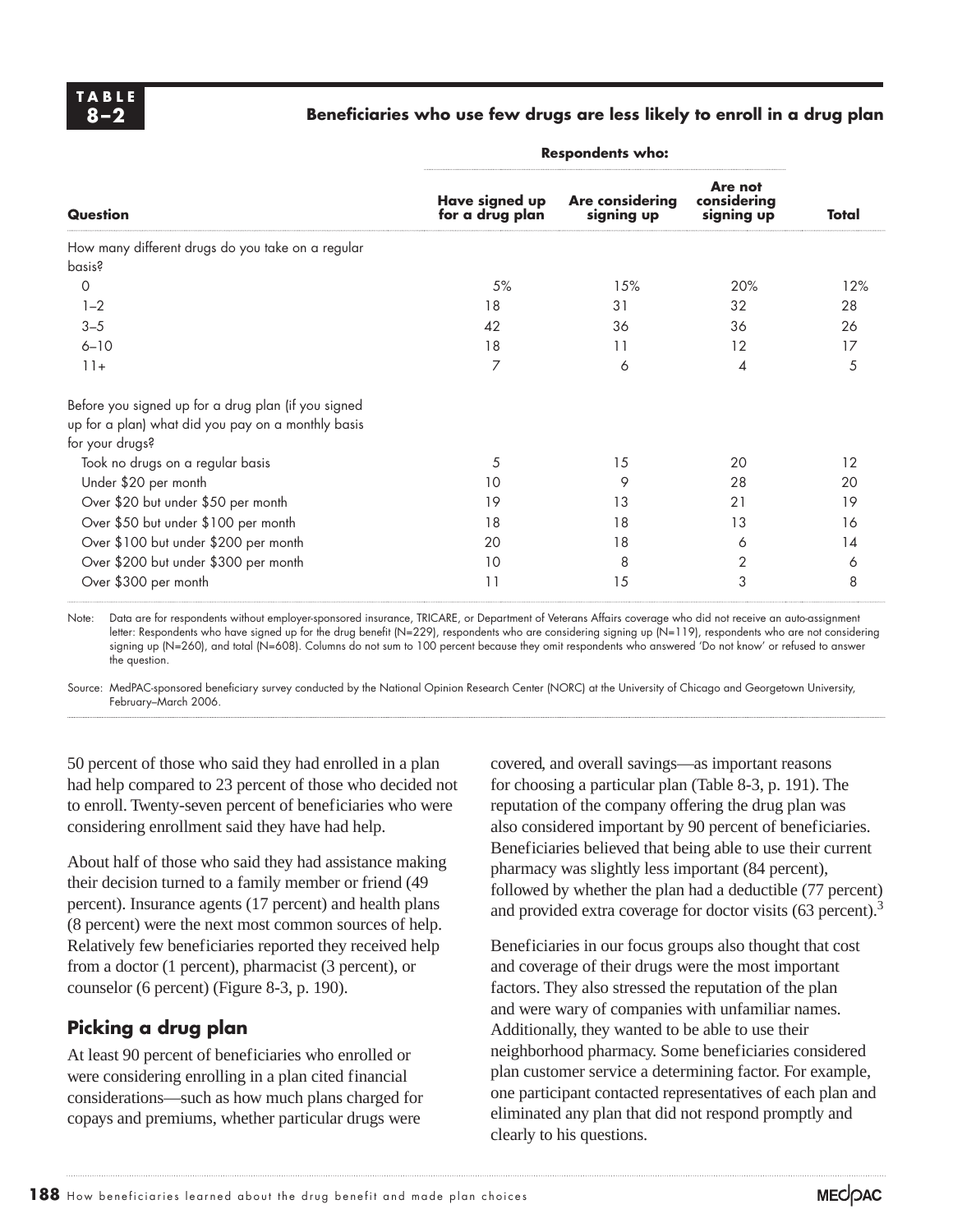A little more than half of survey respondents who picked a plan or are considering doing so tried to find out whether the specific drugs they were taking were covered by the plan. Focus group participants described calling plan customer service lines to ask whether their medications were offered by the plan. Many reported difficulty getting answers from this source.

#### **Using Medicare sources**

Only 19 percent of beneficiaries in our survey without ESI reported that they or the person who was helping them called 1-800-Medicare, and only 11 percent used the website, although we can not be sure that beneficiaries were fully aware of all of the sources being used by those who helped them.<sup>4</sup> Only 6 percent of beneficiaries reported that they had consulted a counselor (Figure 8-3, p. 190). None of the beneficiaries in our focus groups had met with a counselor.

We asked beneficiaries who had called 1-800-Medicare or used www.medicare.gov how helpful they found those resources (Figure 8-4, p. 191). About three-fifths of those who used them found the information helpful; two-fifths did not.

Although we did not ask about use of the Medicare handbook—*Medicare & You*—in our survey, many focus group participants reported that they had read about the drug benefit in the handbook. It was an important source of information for many of them, although some reported that they found it confusing and too "legalistic." One woman reported that she studied the handbook for several days, then used the information to contact possible plans and request information. Others also mentioned that they had used the handbook to find out what plans were offered in their area, then contacted the plans directly.

In general, few focus group participants said they had used web-based tools or counselors to help them make decisions. They were more likely to mention company plan descriptions they received in the mail, phone calls to plans, and conversations with plan representatives at special events. While some indicated that they talked to their doctors and pharmacists, they did not report getting much information from this approach. More family members noted that they had used the Medicare website but those numbers were also small.

In contrast to beneficiaries, SHIP counselors got most of their information from CMS. They used the website daily in their work. Although they agreed that it was a good

**FIGURE**

#### **8–2 What was the primary reason that you decided not to sign up for a drug plan? g p**



tool, some counselors questioned its accuracy and tried to confirm information with plans before they advised beneficiaries about specific choices. Interviewees reported that CMS conference calls were very useful. Many counselors reported that CMS regional offices have been a particularly good resource when they have had to help beneficiaries with Part D transition problems. Counselors also received useful information from nongovernmental sources like the Health Assistance Partnership, the Patient Advocate Foundation, and the Access to Benefits Coalition. Local groups like senior centers and beneficiary advocate groups also received information from state SHIPs.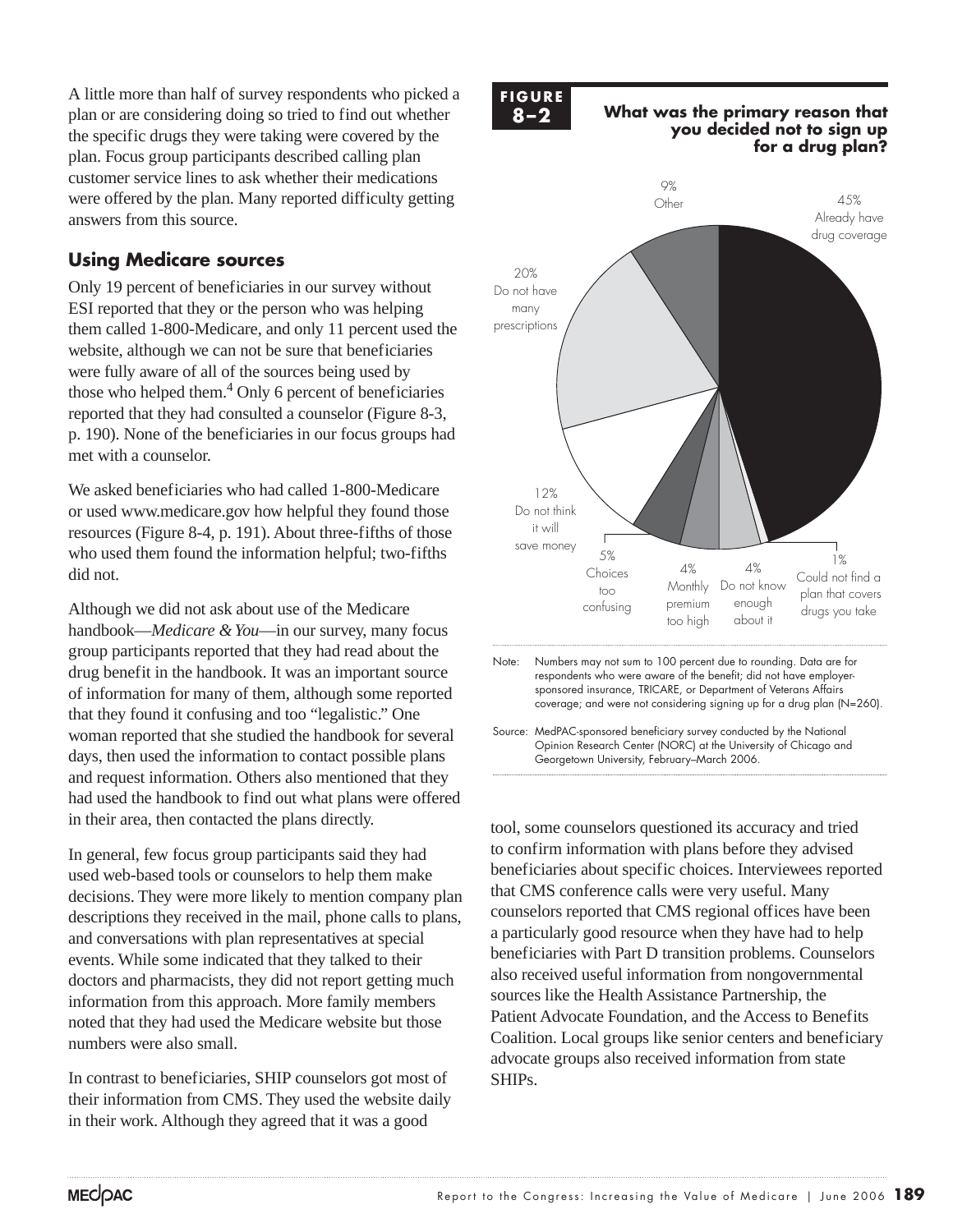

respondents who had help making a decision (N=179).

Source: MedPAC-sponsored beneficiary survey conducted by the National Opinion Research Center (NORC) at the University of Chicago and Georgetown University, February–March 2006.

Although they agreed that it was beneficiaries with problems who contacted them, counselors had a negative impression of the Medicare help line. Beneficiaries told them that they were not able to get through or that they could not get their questions answered. One SHIP counselor reported that the call center referred all questions to the local SHIPs.

#### **The beneficiary counselor perspective**

SHIP and other beneficiary counselors have a unique perspective on how Part D was implemented. Although they provide individual counseling to only a small percentage of beneficiaries, they have the most in-depth

view of beneficiary decision making and are most likely to see individuals who experience difficulty making a choice or using the drug benefit. In this section, the Commission reports on some of the issues raised by SHIP counselors. Although state SHIP organizations vary greatly in terms of resources, organizational capacity, and the demographic character of the populations they served, many common themes emerged in the interviews.

#### **Beneficiary use of counseling services**

SHIPs are state-based organizations that receive federal funds to provide information and counseling about insurance issues to Medicare beneficiaries.<sup>5</sup> The MMA increased federal funding for the SHIP program from \$12.5 million in 2003 to \$21.1 million in 2004 and \$31.7 million in 2005. For fiscal year 2006, CMS has allocated \$32.7 million (CMS 2006b).

In addition, many other groups have been involved in providing information to beneficiaries about the drug benefit. These groups include senior centers, retirement communities, and beneficiary advocacy groups. Groups that address the needs of individuals with specific diseases or disabilities also provide information on drug plans to their constituencies. SHIP counselors say they are pleased about the increased resources available to beneficiaries through these organizations, but some complained about the lack of coordination among groups.

The number of beneficiaries seeking help from SHIPs and other groups has increased significantly. Counselors consistently reported that their offices did not have the resources needed to meet the high volume of calls they received, particularly in November and December 2005. One office that reported an average of 800 calls each month received 1,500 calls in November. Another SHIP reported an increase in calls from 3,000 a month to more than 30,000 in November and December. In the past year, SHIP counselors have provided individual counseling on the drug benefit to 4.2 million beneficiaries (CMS 2006a). Call volume has declined since the first few weeks of January, but remains much higher than in previous years.

SHIP offices reported that they lack the resources necessary to support the volume of requests for assistance: Their voice mail systems are full and they can not return calls immediately. In early February, one local SHIP coordinator said her volunteers were still returning calls from December. Another reported that her office needed to return between 500 and 800 calls. In addition, many counselors have focused on resolving transition problems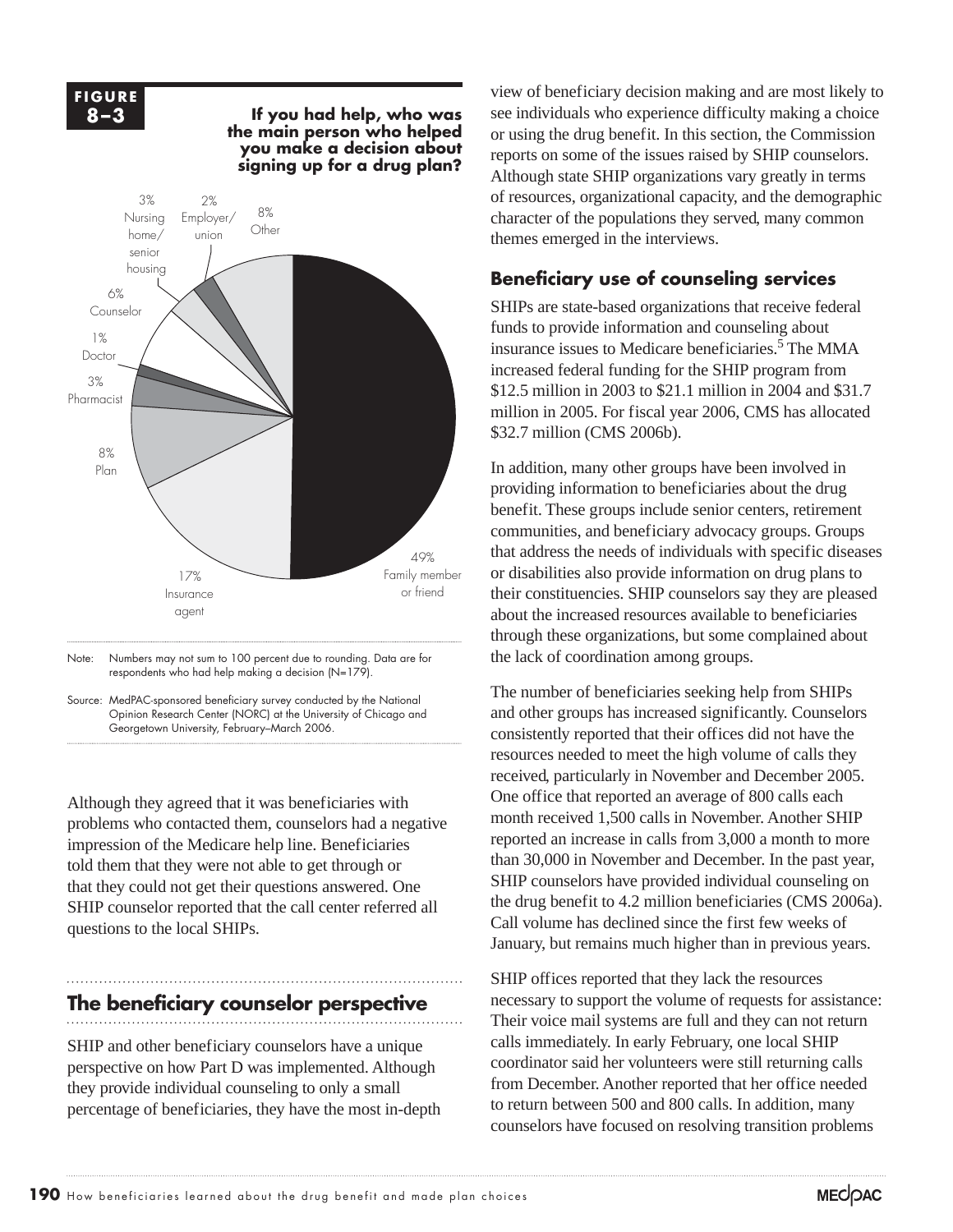#### **8–3 How important are each of the following reasons in picking a plan?**

|                                                            | Respondents who thought reason<br>was important or very important |                                      |       |  |
|------------------------------------------------------------|-------------------------------------------------------------------|--------------------------------------|-------|--|
| Reason for picking a plan                                  | Have signed up<br>for a drug plan                                 | <b>Are considering</b><br>signing up | Total |  |
| How much the plan charges you for each prescription        | 93%                                                               | 98%                                  | 95%   |  |
| How much the plan charges for monthly premiums             | 88                                                                | 99                                   | 92    |  |
| Whether the plan covers the drugs you currently take       | 92                                                                | 91                                   | 92    |  |
| How much money you will save on your prescriptions overall | 89                                                                | 90                                   | 90    |  |
| The reputation of the company offering the drug plan       | 89                                                                | 91                                   | 90    |  |
| Whether you can continue going to the pharmacy you prefer  | 85                                                                | 82                                   | 84    |  |
| Whether the plan has a deductible                          | 75                                                                | 79                                   | 77    |  |
| Getting extra coverage for doctor visits                   | 55                                                                | 77                                   | 63    |  |
| Signing up with the same company as your spouse            | 39                                                                | 49                                   | 42    |  |

Note: Data are for respondents who did not receive an auto-assignment letter and signed up or are considering signing up for a drug plan (N=264).

Source: MedPAC-sponsored beneficiary survey conducted by the National Opinion Research Center (NORC) at the University of Chicago and Georgetown University, February–March 2006.

**FIGURE**

for individuals who have enrolled in plans and therefore had less time to continue education and outreach programs for beneficiaries who had not enrolled in Part D. Some interviewees mentioned that they expected to see another increase in beneficiaries looking for advice before the end of the first enrollment period.

#### **Counseling beneficiaries**

SHIPs have had to extend their counseling services to more Medicare beneficiaries because of Part D. For example, they are serving more disabled beneficiaries under 65 than they previously served. This is particularly true for SHIP organizations that are part of state offices on aging. They are also receiving more calls from dual eligibles and family members of dual eligibles. These are not populations that traditionally seek assistance from SHIPs.

SHIPs and other groups offer their own meetings and seminars on Part D and give presentations at events sponsored by other local organizations. Counselors say that they speak with many beneficiaries who have attended multiple presentations before requesting assistance to select and enroll in a plan. There is so much information to present at events that beneficiaries often get overwhelmed. One counselor said that if several counselors are available at a presentation, she separates the attendees by their needs—for instance, people with retiree coverage, people



Note: Data are for respondents who used 1–800–Medicare (N=115) or www.medicare.gov (N=65).

Source: MedPAC-sponsored beneficiary survey conducted by the National Opinion Research Center (NORC) at the University of Chicago and Georgetown University, February–March 2006.

## **8–4 How helpful was the**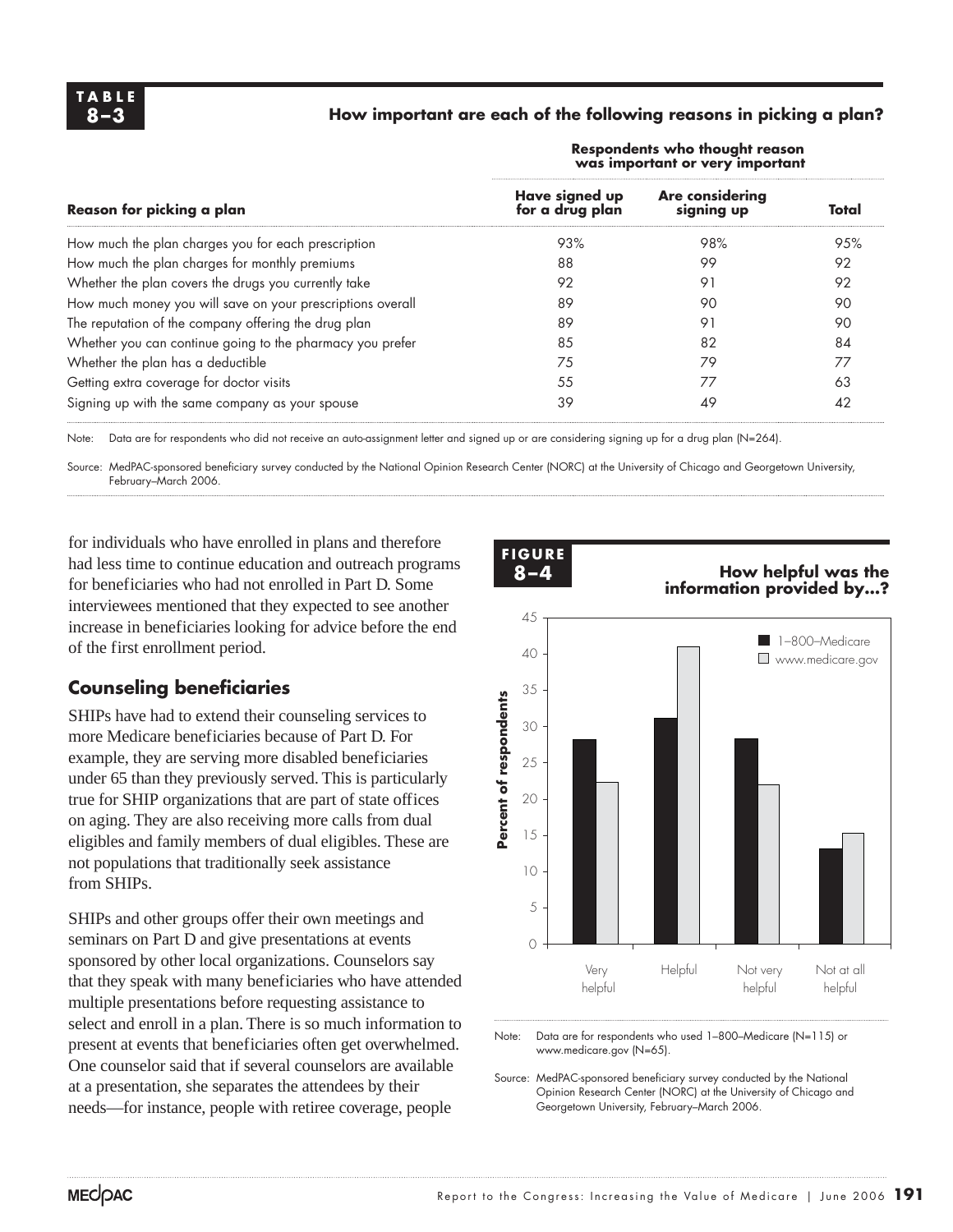#### **8–4 Choosing a drug plan was time consuming but the majority of beneficiaries had enough information to make a decision**

| <b>Survey question</b>                                                                                             | <b>Respondents who:</b>           |                                      |                                   |                |
|--------------------------------------------------------------------------------------------------------------------|-----------------------------------|--------------------------------------|-----------------------------------|----------------|
|                                                                                                                    | Have signed up<br>for a drug plan | <b>Are considering</b><br>signing up | Are not considering<br>signing up | Total          |
| Was the overall information you had<br>available for making your decision too much,<br>too little, or about right? |                                   |                                      |                                   |                |
| Too much                                                                                                           | 32%                               | 20%                                  | 21%                               | 25%            |
| Too little                                                                                                         | 12                                | 30                                   | 15                                | 17             |
| About right                                                                                                        | 53                                | 42                                   | 55                                | 51             |
| Do not know/Refused                                                                                                | $\overline{4}$                    | 8                                    | 10                                | 6              |
| Overall, how difficult did you find it to choose<br>(or not choose) a plan?                                        |                                   |                                      |                                   |                |
| Not at all difficult                                                                                               | 28                                | 13                                   | 50                                | 35             |
| Not very difficult                                                                                                 | 28                                | 19                                   | 19                                | 22             |
| Difficult                                                                                                          | 22                                | 34                                   | 11                                | 20             |
| Very difficult                                                                                                     | 19                                | 31                                   | 17                                | 20             |
| Do not know                                                                                                        | $\overline{2}$                    | 3                                    | 3                                 | $\overline{2}$ |
| About how much time have you spent making<br>a decision about signing up?                                          |                                   |                                      |                                   |                |
| Less than an hour                                                                                                  | 18                                | 12                                   | 49                                | 30             |
| More than an hour, but less than 8 hours                                                                           | 27                                | 40                                   | 31                                | 31             |
| 8 hours or more                                                                                                    | 51                                | 44                                   | 15                                | 34             |
| Do not know                                                                                                        | 3                                 | 4                                    | 4                                 | 4              |

Note: Numbers may not sum to 100 percent due to rounding. Data are for respondents without employer-sponsored insurance, TRICARE, or Department of Veterans Affairs coverage who did not accept an auto-assignment letter: Respondents who have signed up for the drug benefit (N=229), respondents who are considering signing up (N=119), respondents who are not considering signing up (N=260), total (N=607).

Source: MedPAC-sponsored beneficiary survey conducted by the National Opinion Research Center (NORC) at the University of Chicago and Georgetown University, February–March 2006.

with Medicaid, and people without coverage—so that they receive only the information that applies to them.

Counselors believe that their efforts are most successful when they are able to provide information to beneficiaries in a series of encounters. Counseling sessions may take as long as two hours. Several counselors described a typical scenario. First, a counselor provides basic information to a group of beneficiaries at a senior center or other facility. Next, beneficiaries visit or phone a SHIP office for individual help. Using beneficiary information and the Medicare website, the counselor provides the beneficiaries with descriptions of three plans that would best suit their needs. After the beneficiaries have had a chance to study

the materials, the counselor may help them enroll in a plan.

If beneficiaries might be eligible for additional assistance due to their limited incomes, the counselors help them fill out the necessary forms. They also give them information on other programs that may be available (e.g., the Medicare savings programs). <sup>6</sup> To date, most counselors have reported that, except for dual eligibles, the population eligible for the low-income subsidy has been difficult to reach.

The beneficiaries who contact SHIPs are confused by the number of plan choices, the variation in benefit structure, how to apply for extra help, the coverage gap, and the penalty for late enrollment. Counselors note that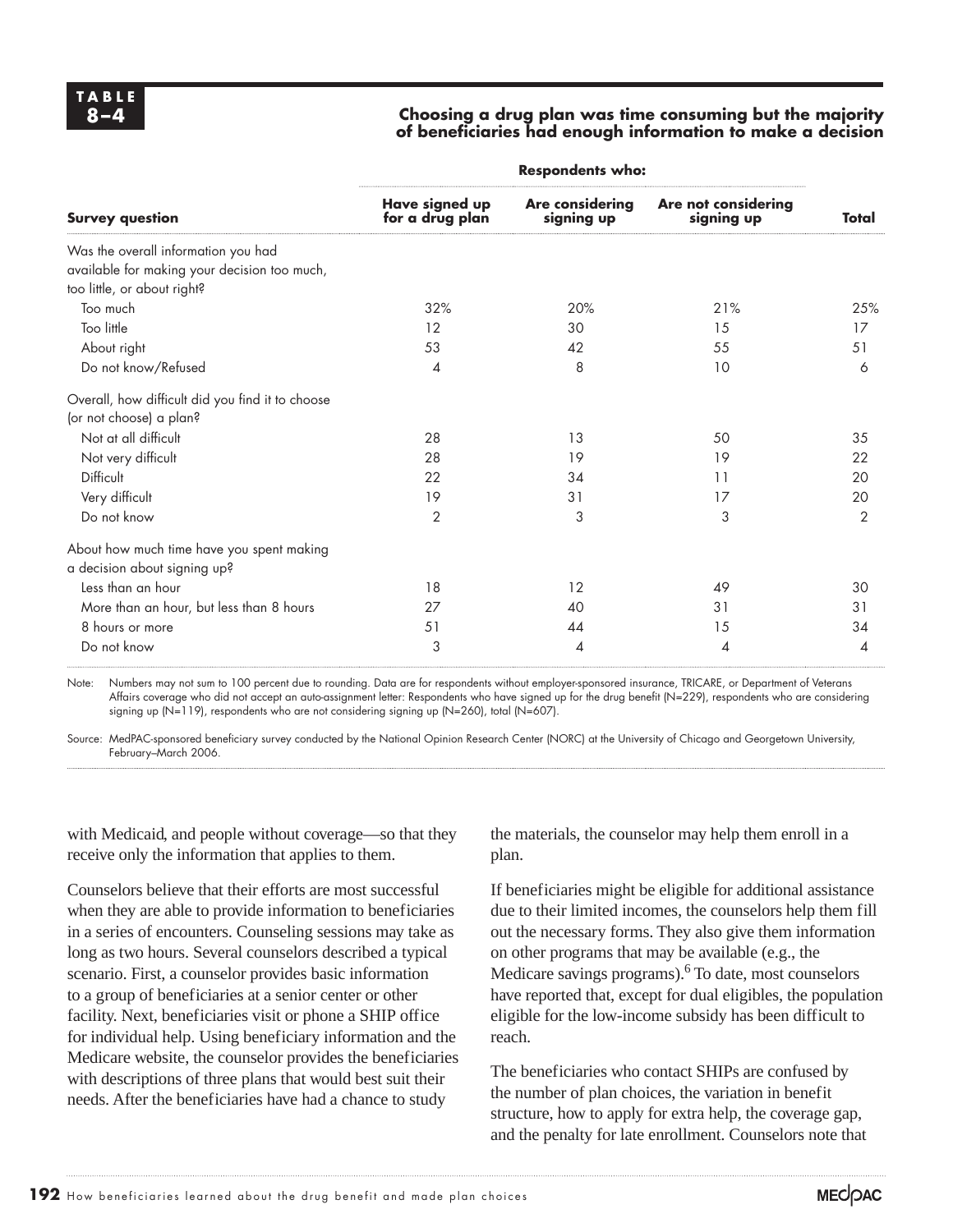because of the nature of their work they only tend to see beneficiaries with problems.

## **Information and decision making**

Beneficiaries in our survey who had to make a decision about Part D generally believed that they had enough information to decide whether to enroll in the drug benefit. Those who enrolled or were considering enrolling found it time consuming to make a decision. Both in our focus groups and counselor interviews, individuals suggested ways that Medicare could make it easier for beneficiaries to understand the benefit and choose a plan.

About half (51 percent) of beneficiaries in our survey who had to make a decision thought the amount of information available to them was about right (Table 8-4). About half of those who have signed up or are considering doing so, however, have found the decision difficult. Those who have signed up were more likely to say they had too much information than too little; those who are still considering were more likely to say they had too little information.

Many beneficiaries found choosing a plan to be very time consuming. A majority of those who have already chosen a plan report that it took eight or more hours to make a decision (51 percent). Those who are still considering signing up are likely to have spent eight or more hours (44 percent), and 40 percent have already spent between one and eight hours. Beneficiaries not considering signing up tended to spend much less time on the decision; 49 percent reported taking less than one hour to come to a decision. Our findings from both the survey and focus

groups suggest that beneficiaries spent much of their time comparing information they had received from individual plans rather than using the resources provided by CMS.

In our focus groups, beneficiaries complained about the lack of comparability in the information they received from plans. Several wanted one document that compares plans in an apples-to-apples way. Others suggested a comparison chart or a simple checklist that clearly shows the prices and coverage of each plan or provides answers to frequently asked questions. Although the Medicare website provides this type of information, focus group participants wanted a hard copy. Some suggested that Medicare standardize the benefit packages that plans offer so that beneficiaries could more easily compare their options. Counselors were more likely to emphasize that plan offerings should be limited because beneficiaries were confused by the large number of plan choices. As noted in Chapter 7, CMS will limit the number of plans that an organization can offer in a region in 2007. Some policymakers have discussed a need for standardization of plan offerings.

In future work, the Commission will continue to monitor whether beneficiaries are able to make informed choices about plan offerings. Other questions of interest include:

- Does beneficiary age, gender, or income affect decision making?
- Are there examples of programs that have had particular success educating and enrolling the types of beneficiaries eligible for the low-income subsidy?  $\blacksquare$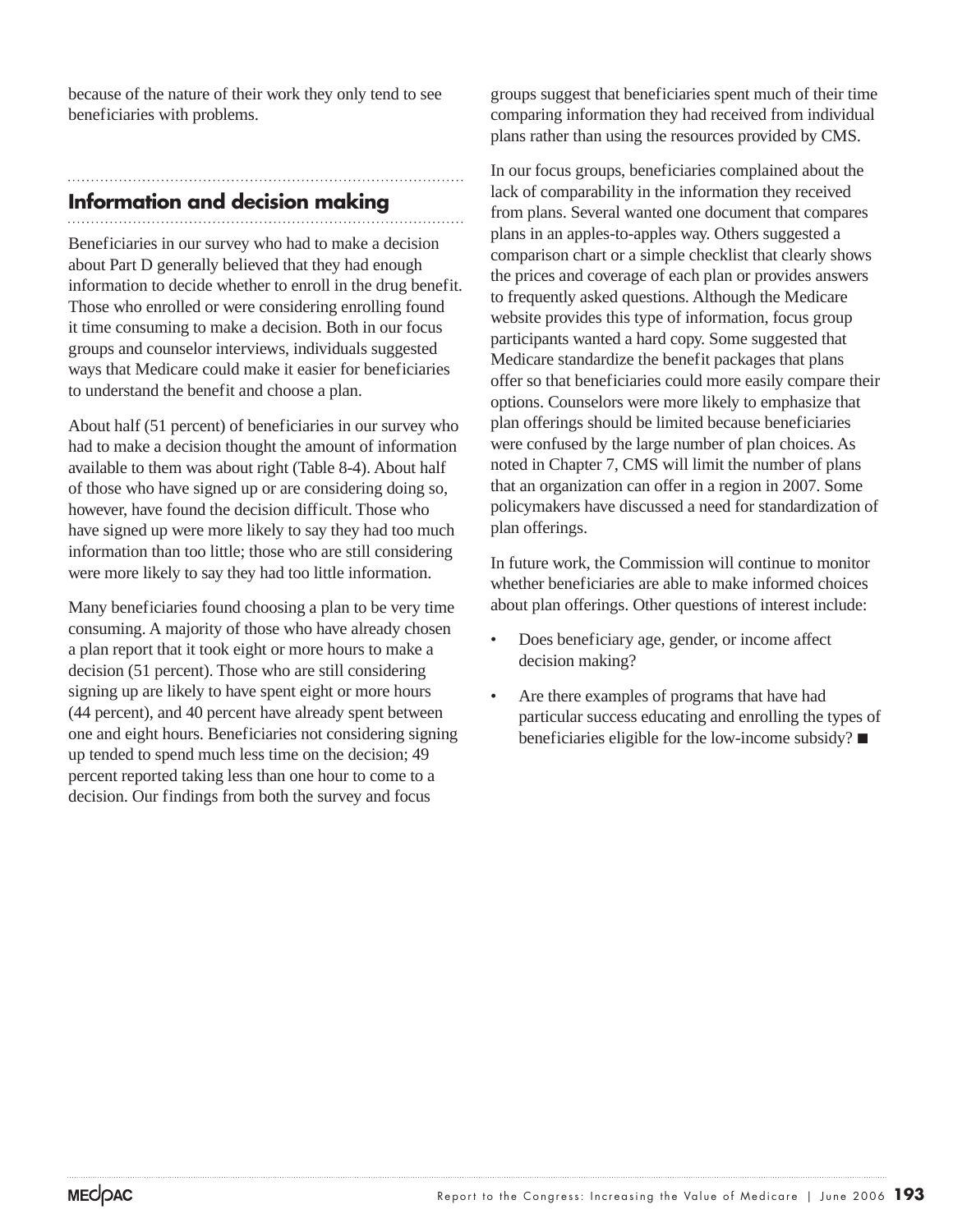#### **Endnotes**

- 1 Survey participants who did not know about the drug benefit were not asked any additional questions.
- 2 There is a large body of research analyzing differences in the way elderly populations make choices compared to younger populations. See, for example, research by Sing and Stevens (2005), Hibbard and colleagues (2001), and Hibbard and colleagues (1998).
- 3 This question refers to whether a beneficiary considered joining an MA plan and receiving coverage for other services along with the Part D drug benefit.
- 4 These numbers are not included in tables presented in this chapter.
- 5 The program was authorized in 1990 as part of the legislation that standardized Medicare supplemental policies. SHIP resources vary considerably from state to state. Some SHIP programs are well funded and supplement their staff through a large base of volunteer counselors in a wide variety of field locations. All provide one-on-one counseling to beneficiaries through outreach meetings with beneficiary groups, office visits, and phone calls.
- 6 These are programs that provide help with Medicare premiums and, sometimes, cost sharing to beneficiaries with incomes that exceed state requirements for Medicaid but are below a set percent of poverty and meet an asset test (MedPAC 2005). See Chapter 9 for additional details.